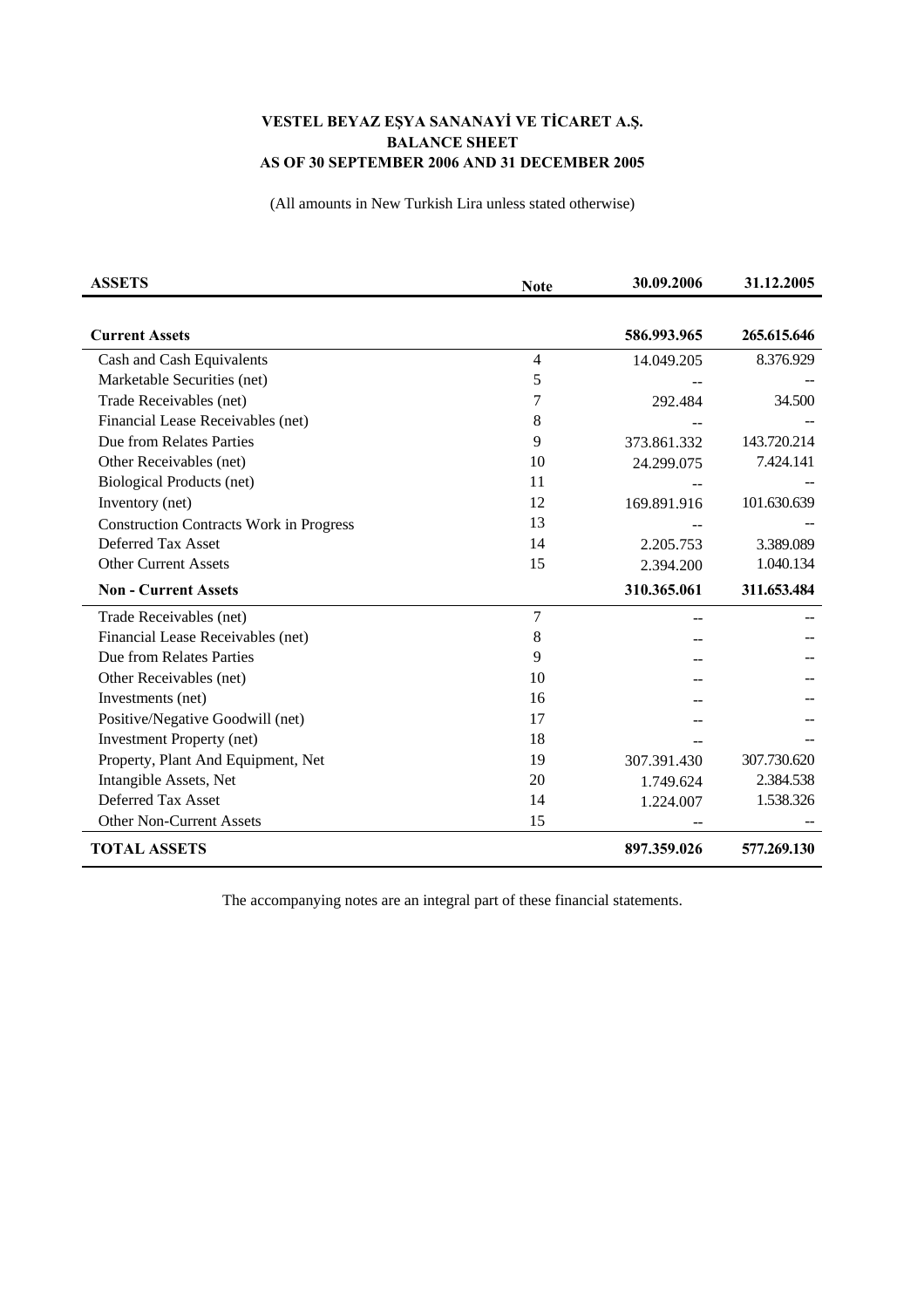## **VESTEL BEYAZ EŞYA SANAYİ VE TİCARET A.Ş. BALANCE SHEET AS OF 30 SEPTEMBER 2006 AND 31 DECEMBER 2005**

(All amounts in New Turkish Lira unless stated otherwise)

| <b>LIABILITIES AND SHAREHOLDERS' EQUITY</b>    | <b>Note</b> | 30.09.2006  | 31.12.2005  |
|------------------------------------------------|-------------|-------------|-------------|
| <b>Current Liabilities</b>                     |             | 344.861.950 | 254.889.659 |
| Borrowings (net)                               | 6           | 14.361.248  | 59.335      |
| Current Instalments Of Long Term Loans (net)   | 6           | 22.102.235  | 16.448.098  |
| Financial Lease Liabilities (net)              | 8           | 2.733.330   | 3.793.712   |
| Other Financial Liabilities (net)              |             |             |             |
| Trade Payables (net)                           | 7           | 277.013.699 | 171.064.824 |
| Due to Relates Parties (net)                   | 9           | 5.737.814   | 51.914.015  |
| <b>Advances Received</b>                       | 21          |             |             |
| Deferred billings (net)                        | 13          |             |             |
| <b>Expense Accruals</b>                        | 23          | 14.284.763  | 4.311.120   |
| Deferred Tax Liability                         | 14          | 1.123.208   | 1.041.361   |
| Other Liabilities (net)                        | 10          | 7.505.653   | 6.257.194   |
| <b>Non-Current Liabilities</b>                 |             | 115.794.214 | 92.673.911  |
| Borrowings (net)                               | 6           | 99.310.863  | 74.540.765  |
| Financial Lease Liabilities (net)              | 8           | 1.640.144   | 2.836.377   |
| Other Financial Liabilities (net)              |             |             |             |
| Trade Payables (net)                           | 7           |             |             |
| Due to Relates Parties (net)                   | 9           |             |             |
| <b>Advances Received</b>                       | 21          |             |             |
| <b>Expense Accruals</b>                        | 23          | 2.440.075   | 2.291.625   |
| Deferred Tax Liability                         | 14          | 12.403.132  | 13.005.144  |
| Other Liabilities (net)                        | 10          |             |             |
| <b>SHAREHOLDERS' EQUITY</b>                    |             | 436.702.862 | 229.705.560 |
| Share capital                                  | 25          | 190.000.000 | 138.000.000 |
| <b>Investment and Capital net-off</b>          |             |             |             |
| <b>Capital Reserves</b>                        |             | 118.800.673 | 9.769.852   |
| Premium in access of par                       | 26          | 109.030.821 |             |
| Profit on cancelled shares                     |             |             |             |
| Revaluation reserve of tangible fixed assets   |             |             |             |
| Revaluation reserve of equity participations   |             |             |             |
| <b>Equity Inflation Adjustment Differences</b> | 26          | 9.769.852   | 9.769.852   |
| <b>Profit Reserves</b>                         |             | 51.684.397  | 4.815.626   |
| <b>Legal Reserves</b>                          | 27          | 5.857.288   | 3.513.849   |
| <b>Special Reserves</b>                        |             |             |             |
| <b>Extraordinary Reserves</b>                  |             | 45.827.109  | 1.301.777   |
| <b>Special Funds</b>                           |             |             |             |
| Profit From Sale of Investment and Property    |             |             |             |
| to be added to Share Capital                   |             |             |             |
| Foreign Currency Translation Differences       |             |             |             |
| Net Profit for the period                      |             | 45.966.481  | 50.485.503  |
| <b>Retained Loss</b>                           | 28          | 30.251.311  | 26.634.579  |
| TOTAL LIABILITIES AND SHAREHOLDERS' EQUITY     |             | 897.359.026 | 577.269.130 |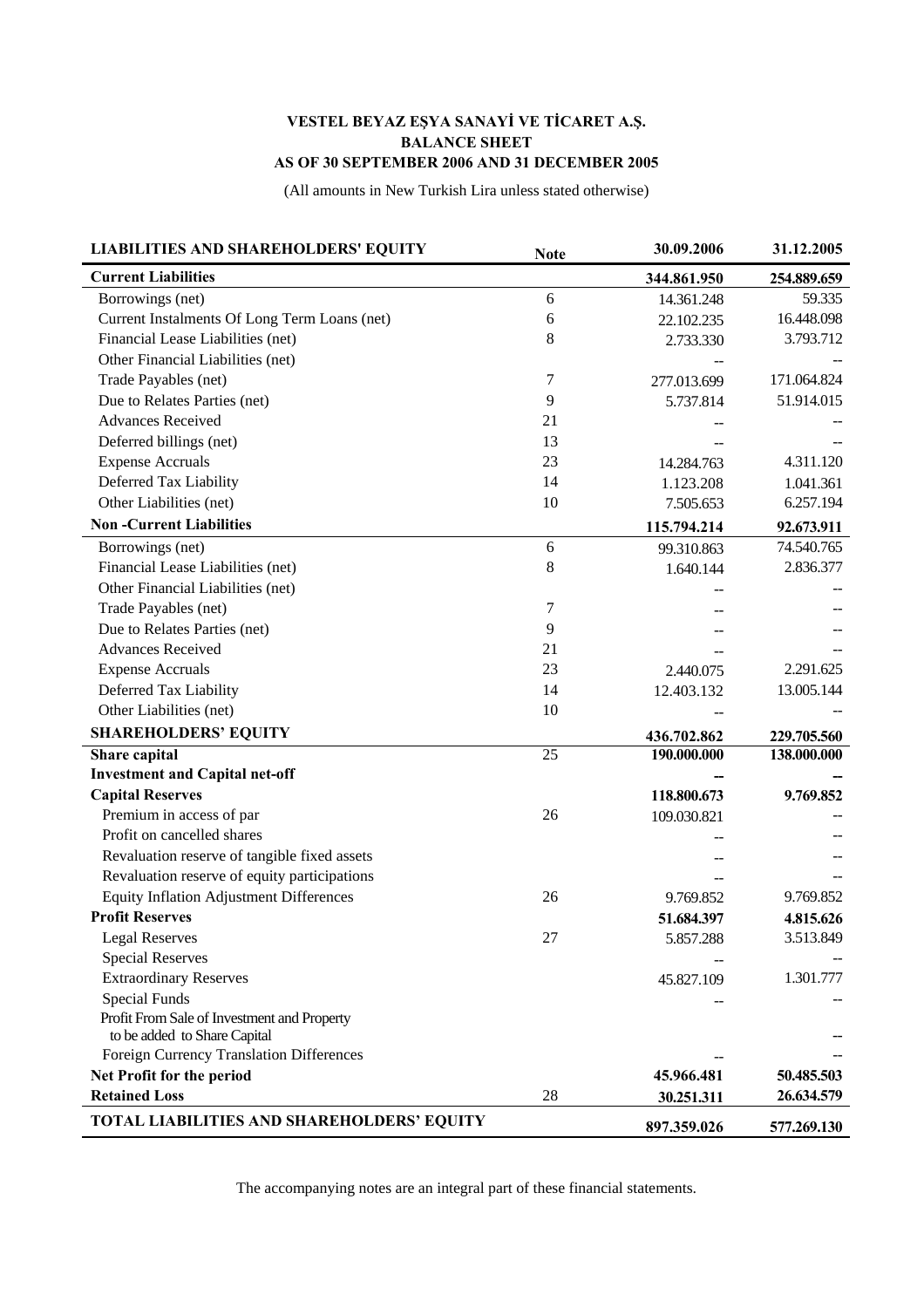## **VESTEL BEYAZ EŞYA SANAYİ VE TİCARET A.Ş. INCOME STATEMENT FOR THE NINE MONTH PERIOD ENDED 30 SEPTEMBER 2006**

(All amounts in New Turkish Lira unless stated otherwise)

|                                     | <b>Note</b> | $01.01 -$<br>30.09.2006 | $01.01 -$<br>30.09.2005 |
|-------------------------------------|-------------|-------------------------|-------------------------|
|                                     |             |                         |                         |
| <b>BASIC OPERATING INCOME</b>       |             |                         |                         |
| Sales (net)                         | 36          | 815.996.940             | 575.734.460             |
| Cost of Sales (-)                   |             | (680.295.468)           | (518.713.677)           |
| <b>GROSS PROFIT</b>                 |             | 135.701.472             | 57.020.783              |
| Operating expenses (-)              | 37          | (30.254.987)            | (19.155.935)            |
| <b>BASIC OPERATING PROFIT (NET)</b> |             | 105.446.485             | 37.864.848              |
| Other Income                        | 38          | 42.698.212              | 38.601.393              |
| Other Expenses (-)                  | 38          | (33.701.480)            | (13.099.451)            |
| Financing Expenses (-)              | 39          | (57.145.764)            | (11.650.213)            |
| <b>OPERATING PROFIT</b>             |             | 57.297.453              | 51.716.577              |
| Net Monetary Gain                   | 40          |                         |                         |
| <b>PROFIT BEFORE TAX</b>            |             | 57.297.453              | 51.716.577              |
| Taxes                               | 41          | (11.330.972)            | 2.311.787               |
| <b>NET INCOME FOR THE PERIOD</b>    |             | 45.966.481              | 54.028.364              |
|                                     |             |                         |                         |
| <b>EARNINGS PER SHARE (YTL)</b>     | 42          | 0,27                    | 0,39                    |